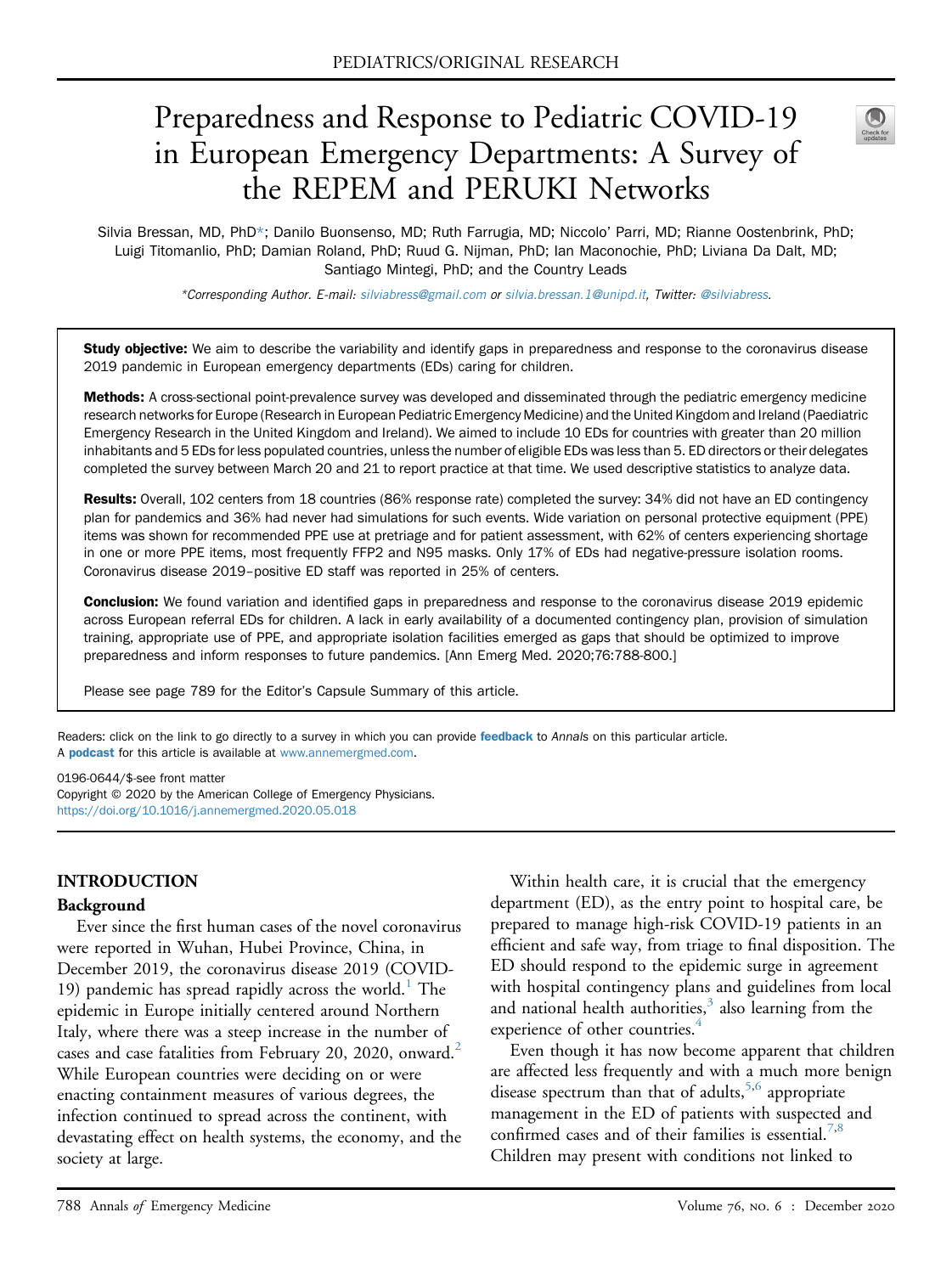#### Editor's Capsule Summary

What is already known on this topic Emergency departments' (EDs') preparedness for pandemics has an influence on care of patients and safety of health care workers.

What question this study addressed

How prepared were European referral pediatric EDs at the beginning of the COVID19 pandemic?

What this study adds to our knowledge

This cross-sectional survey demonstrated high variability regarding contingency plans, simulation training, appropriate use of PPE, and appropriate isolation facilities among 102 pediatric EDs.

How this is relevant to clinical practice

The pandemic has demonstrated the importance of planning and preparedness for such events.

COVID-19, but some, when admitted for that condition, are found to have COVID-19–positive swab results as an incidental finding. This may be a feature related to the more widespread dissemination of COVID-19 throughout the population. In addition to the quality of care provided to patients with suspected or confirmed COVID-19, EDs should also maintain it for children presenting with serious illnesses or accidents not related to the pandemic.

#### Importance

Pathways and protocols need to be in place to ensure that rapid appropriate care is provided to children with suspected COVID-19 while avoiding delay in care of non–COVID-1[9](#page-12-2) patients.<sup>9</sup> In addition, it is paramount to ensure adequate protection and minimize exposure of patients and staff to the infection.<sup>10</sup> However, the dialogue between European pediatric emergency physicians who liaised through their European society and their research networks (Research in European Pediatric Emergency Medicine [REPEM] and Paediatric Emergency Research in the United Kingdom and Ireland [PERUKI])<sup>[11-13](#page-12-4)</sup> highlighted differences and challenges in ED preparedness and response between countries as the COVID-19 pandemic unfolded throughout Europe.

## Goals of This Investigation

Hence, we aimed to describe the preparedness and response to the COVID-19 pandemic in European referral EDs for children within the REPEM and PERUKI networks.

We hypothesized that European referral EDs for children would show variability and gaps in preparedness and response to the COVID-19 pandemic, from which lessons could be learned for the current and future pandemics.

## MATERIALS AND METHODS

## Study Design and Setting

We conducted a cross-sectional point-prevalence survey. It was developed in English by the lead author (S.B.) and then underwent several rounds of review by the research team. The survey was distributed through the REPEM network, $12$  a research collaborative consisting of pediatric EDs and EDs of general hospitals with a separate pediatric section, serving as referral centers for children, and also the sites affiliated with the executive committee members of PERUKI. For each country, a country lead was identified on a volunteer basis, through the network, to disseminate the survey to centers meeting the criteria mentioned earlier. Country leads were pediatric emergency physicians or pediatricians working in the ED. We also included Israel as a European-associated country because it has been part of the REPEM network since the organization's foundation.<sup>[14](#page-12-6)</sup>

To ensure balanced representativeness of participating countries and feasibility of the study, the research team, using a quota sampling method,  $15$  agreed to include a predetermined number of centers based on the population of participating countries. For countries with more than 20 million inhabitants (namely, Italy, France, Germany, Spain, and the United Kingdom), participation of 10 EDs was sought. For countries with less than 20 million inhabitants, 5 EDs were expected to participate, unless the number of eligible EDs was less than 5 (ie, Estonia: 4 EDs eligible; Iceland: 1 ED eligible; Latvia: 1 ED eligible; and Malta 2 EDs eligible). The denominator for our survey comprised 103 centers.

Country leads were to decide on the strategy to approach eligible EDs in their country. Some country leads approached more than the preestablished number of centers to ensure a 100% response rate, accounting for the possibility that some contacted centers might not respond. By adopting this approach, some countries actually exceeded the expected number of participating centers per country. For calculation of the survey response rate, the number of EDs exceeding the predetermined expected number of participating EDs per country was not considered.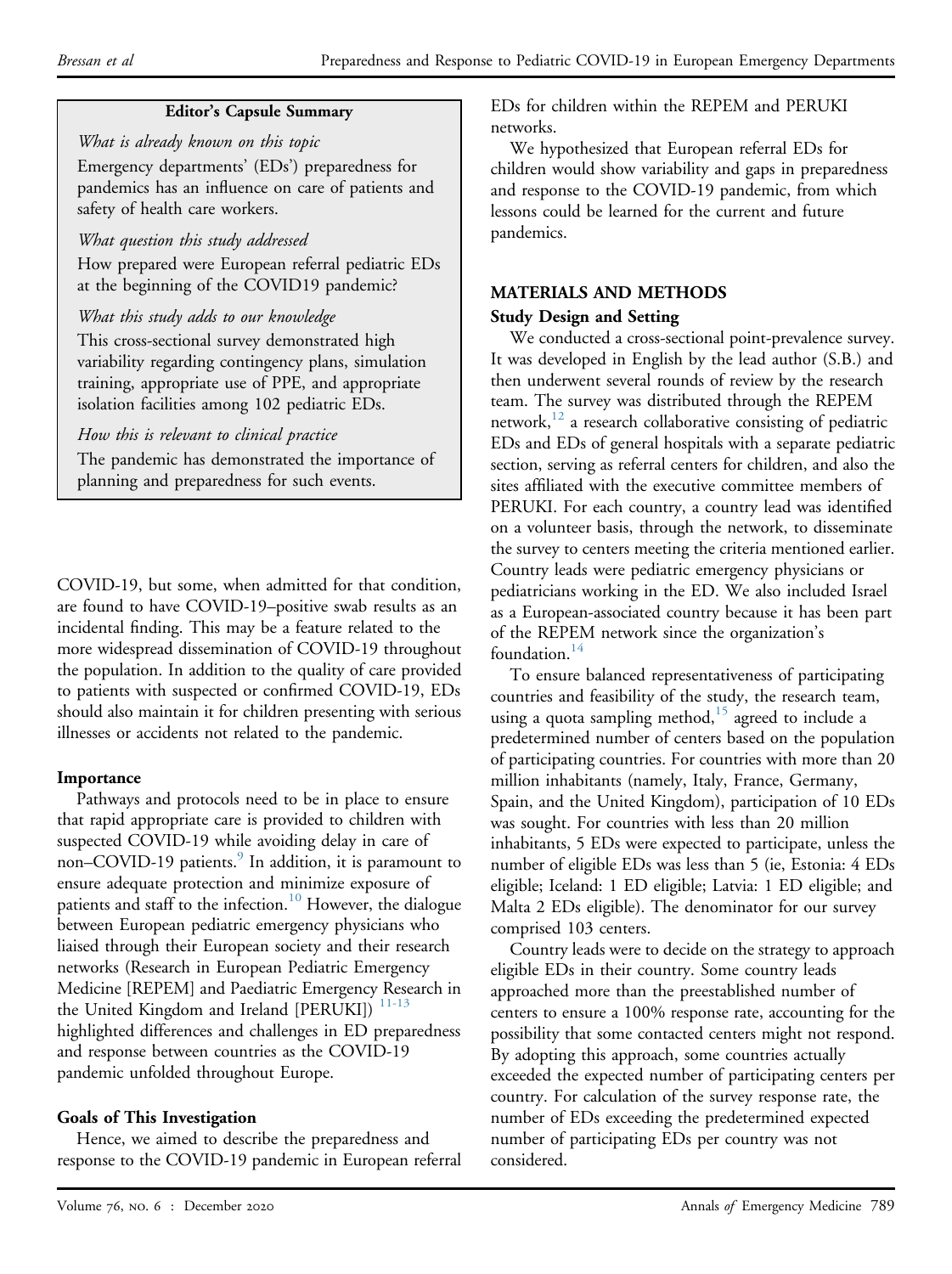ED directors or their delegates, staff members appointed by the ED director as most suitable to complete the survey, completed one survey for each participating center. The survey was open on March 20 and 21, 2020. Survey responses were collected in Research Electronic Data Capture (version 9.10.0; Vanderbilt University, Nashville, TN) a validated online data collection system.<sup>16</sup> Respondents were asked to state their country of residency, but it was not mandatory to give the name of their hospital. Each country lead recorded the name of the invited and participating hospitals. Country leads communicated to the principal investigator the number of centers that completed the survey, without disclosing the hospitals' identities, ensuring that the number of completed surveys per country matched the number of centers that actually completed the online survey.

Preparedness and response were defined according to consensus of the research team as organizational and operational actions taken by EDs to face the pandemic, including contingency plans, training, screening of patients with suspected cases, surge capacity, availability and use of personal protective equipment (PPE), ED infection control measures, care pathways and management of suspected cases, health professionals' safety, and sustainability of care.

A first survey was completed by country leads to reflect the national situation of the COVID-19 pandemic as of March 20, 2020. The country lead survey included questions on range of COVID-19 cases (total and pediatric) per country, the date of identification of the first COVID-19 cases in the country, and the type of containment measures enforced in their country. Data on range of confirmed cases per country, as well as deaths, were cross-checked with the European Center for Disease Control and Worldometer Web sites on March 21 to ensure complete update of data up to March 20, 2020.<sup>[17](#page-12-9)[,18](#page-12-10)</sup> There were no reported pediatric COVID-19 confirmed deaths in participating countries at the survey.

The ED survey completed by each participating center focused on organizational and operational aspects of preparedness and response, as reported in the abovementioned definition.

We followed Strengthening the Reporting of Observational Studies in Epidemiology guidelines for reporting of observational studies.<sup>19</sup>

## Primary Data Analysis

Descriptive statistics were used to analyze the data, with 95% confidence intervals around each point estimate. Data were analyzed with Stata (version 13; StataCorp, College Station, TX).

This survey accessed clinicians through a research collaborative to assess their departmental practice and therefore did not require formal ethics review, as determined by the ethics board of the University Hospital of Padova, Italy. Consent was implied by participation.

## **RESULTS**

A total of 18 countries participated in the study. Eightynine of the expected 103 centers, in accordance with the preestablished number of participating centers per country, completed the survey (response rate 86%). However, some countries exceeded the number of expected participating EDs, leading to a total of 102 EDs participating to the survey ([Table 1](#page-4-0) and [Figure 1\)](#page-6-0). The survey was completed by the ED director in 48% of cases and by his or her delegate in 52%. The number and characteristics of participating centers and the range of COVID-19 confirmed cases per country are reported in [Table 1](#page-4-0). The majority of participating EDs were tertiary care pediatric ones (75%) and most centers had a pediatric yearly census greater than 10,000 visits per year (89%). Only a few pediatric patients with confirmed COVID-19, if any, were treated in participating EDs. Containment measures were variably enforced in participating countries as of March 20, 2020 (Table E1, available online at [http://www.](http://www.annemergmed.com) [annemergmed.com\)](http://www.annemergmed.com). Measures less often taken were the most restrictive; namely, closure of nonessential commercial activities (67%), closure of borders (50%), and the prohibition of any travel not related to health or food shopping needs (50%). A summary of criteria for suspected COVID-19 cases in use at participating EDs is provided in Table E2 (available online at [http://www.annemergmed.](http://www.annemergmed.com) [com\)](http://www.annemergmed.com). Definition criteria had changed over time in 90% of centers, reflecting the dynamic adjustments made to face a rapidly evolving crisis. At the survey, any child with flulike illness or fever was considered to have a suspected COVID-19 infection in 67% of centers.

Approximately one third of centers (34%) did not have an ED contingency plan for pandemics and 36% had never organized simulations for such events. The majority of centers (76%) had not experienced mass casualty disasters or pandemics during the past 5 years. Nearly all institutions had established a formal ED management plan for suspected or confirmed pediatric COVID-19 cases, with daily updates in 69% of centers. Surge capacity for pediatric suspected COVID-19 cases was variable between centers at an ED, admission ward, and intensive care level in terms of number of available rooms or beds ([Table 2\)](#page-7-0). In one fifth of the institutions, there was no intensive care available for pediatric COVID-19 patients. Only admission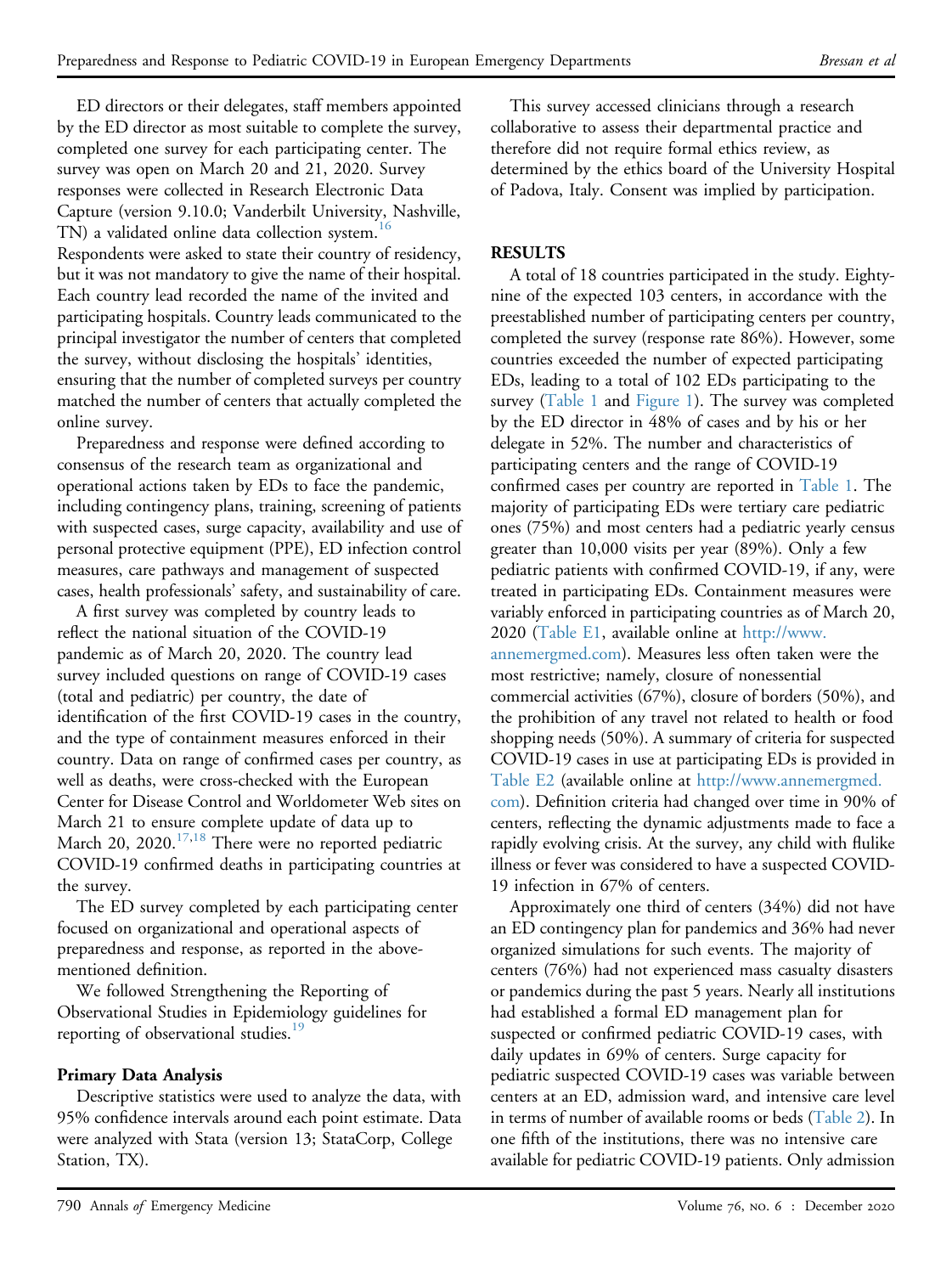ward surge capacity increased according to ED volume (Figure E1, available online at [http://www.annemergmed.](http://www.annemergmed.com) [com](http://www.annemergmed.com)). Adjustments implemented to best manage suspected or confirmed COVID-19 patients included cancellation of planned activity (ie, outpatient visits, surgery, or hospital admissions) in 90% or more of participating centers, reorganization of beds in other pediatric wards in 75%, and telemedicine in nearly 70%.

The distribution of responses showed variation in the timing of pretriage setup and training on PPE. Variation was also observed in the recommended use of PPE to be worn during pretriage and during patient assessment. For recommended mask use during pretriage, surgical masks were used in 52% of centers, FFP2/N95 masks in 27%, and FFP3/N100 masks in 8%, whereas during patient examination, 49% of centers used FFP2/N95 masks, 43% surgical masks, and 11% FFP3/N100 masks. Recommended PPE use for patients was more consistent across centers, with a surgical mask to be worn by patients in 82% of EDs. Recommended duration of filtering masks use was also variable. A shortage of both basic and aerosol-generating protective PPE items was experienced by nearly two thirds of centers, with FFP2/N95 masks being the items most frequently missing (Table E3, available online at [http://](http://www.annemergmed.com) [www.annemergmed.com\)](http://www.annemergmed.com). Contagion of health care workers was frequently reported at an institution level (69%), but less so at the ED level (25%). Only 18% of sites endorsed a periodic active surveillance of ED staff. Disposition of health care workers who had been in close contact with a patient with confirmed COVID-19 varied between centers, with approximately one third allowing staff to work while asymptomatic and one third recommending quarantine at home. Overall, emergency physicians shift work had been rearranged in nearly two thirds of centers, with variable adjustments including both increase and reduction in staff, as well as different shift schemes to prevent cross infection among staff (Table E4, available online at [http://www.](http://www.annemergmed.com) [annemergmed.com\)](http://www.annemergmed.com).

EDs limited caregiver and parent presence to only one person in the majority of centers (84%) and reorganized patient flow to accommodate patients with suspected cases in separate dedicated areas. Less than 20% of EDs had isolation rooms with negative pressure. Most EDs performed swab testing for severe acute respiratory syndrome coronavirus-2 (SARS-CoV-2) (78%). However, asymptomatic children with a history of close contact, who could be otherwise discharged, were not tested in the ED in the majority of centers (75%). At most sites, patients with suspected cases who were tested but

were fit for discharge were sent home and swab results communicated to the family when they became available. In cases of positive test results for discharged patients, half of the centers could count on specific outpatient services to provide telephone follow-up. Most EDs experienced a substantial reduction in pediatric presentations, by more than 50% in half of the centers (Table E5, available online at [http://www.annemergmed.com\)](http://www.annemergmed.com). Centers farther into the infection spread wave more frequently reported a larger reduction in the number of pediatric presentations ([Figure 2\)](#page-9-0). Overall, 46% of centers agreed (36%) or strongly agreed (10%) about the statement "My hospital was ready and prepared to handle COVID-19 when the outbreak started in our country" and 54% agreed (39%) or strongly agreed (15%) when the statement referred to ED pediatric care.

## LIMITATIONS

The results of our study should be interpreted in light of its limitations. Although we included a large number of European countries, our survey does not provide a pan-European perspective. However, to our knowledge this is the first European data set that provides a detailed description of pediatric emergency care from within the pandemic, at a more granular level than any institutional channel has been able to provide so far. While the pandemic evolves in each country and accompanying adjustments are made, a repeated focused survey will capture the dynamic progress made from an organizational and operational perspective. We arbitrarily decided, as a research team, the number of centers to be included in each country to ensure a balanced representativeness and to obtain timely completion of the survey. The participating centers represent a subset of EDs caring for children in Europe and include referral centers for children; thus, our findings may not be generalizable across different settings. Although some countries exceeded the expected number of recruited centers, we were able to obtain a reasonable balance in terms of country representativeness. In addition, the objective of this survey was to explore common challenges and common learning points and not to compare responses between countries. Last, although we refined questions through review processes, the survey questions did not undergo a formal content validation procedure. Given that most of the answers required fixed quantitative responses on practice in use or recommended at participating EDs, a formal content validation would have likely had limited influence on the reliability of our findings.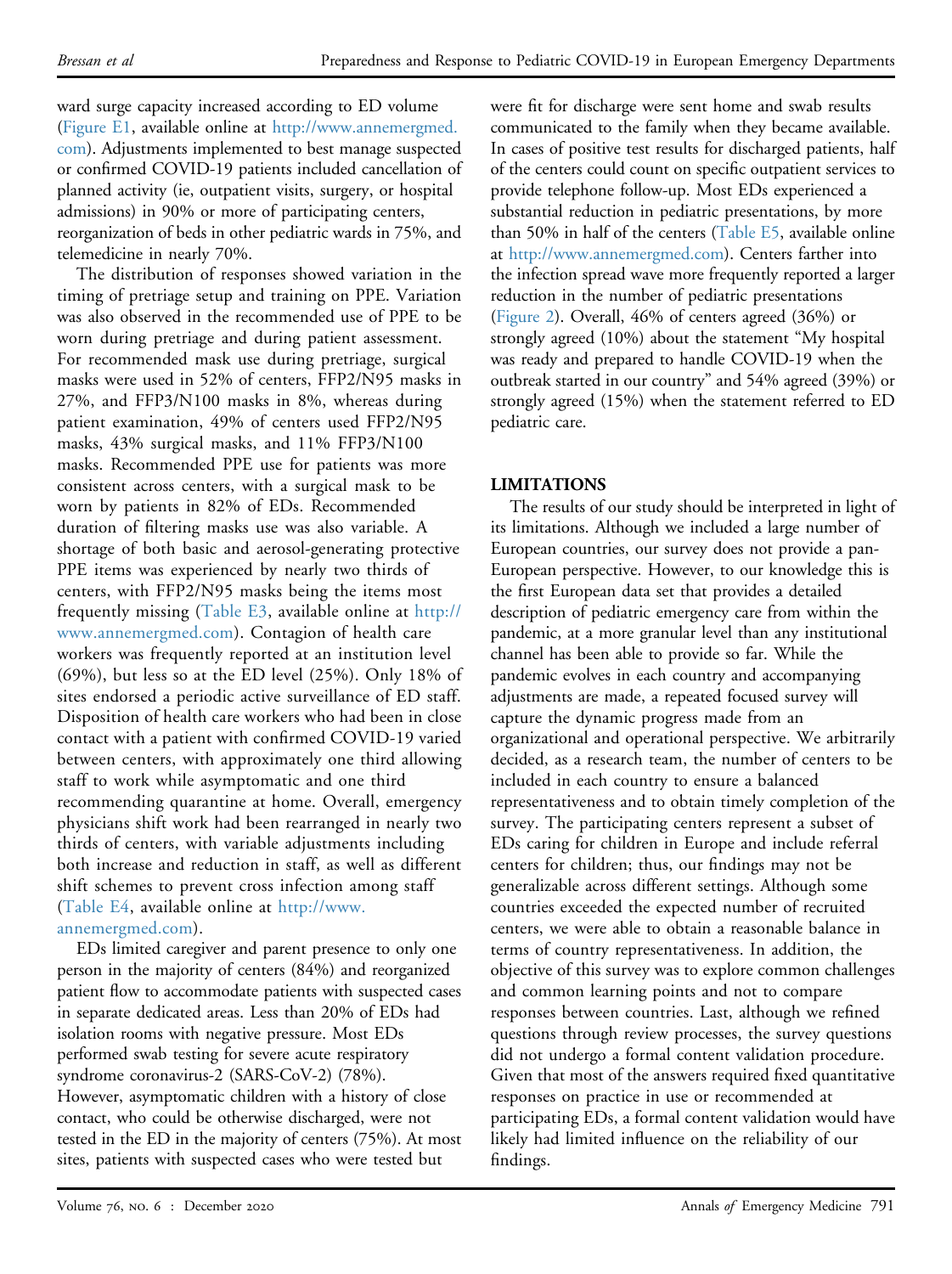| Table 1. Characteristics of participating countries and centers. |  |  |  |
|------------------------------------------------------------------|--|--|--|
|                                                                  |  |  |  |

|                                                                                               | <b>Belgium</b>       | <b>Denmark</b>       | <b>Estonia</b>    | <b>France</b>        | Germany              | Iceland                   | Ireland              | <b>Israel</b>     |
|-----------------------------------------------------------------------------------------------|----------------------|----------------------|-------------------|----------------------|----------------------|---------------------------|----------------------|-------------------|
| Predetermined No. of expected centers                                                         | 5                    | 5                    | $4*$              | 10                   | 10                   | $1*$                      | 5                    | 5                 |
| No. centers actually participating                                                            | $\overline{7}$       | 5                    | 3                 | 15                   | 13                   | $1\,$                     | 4                    | 6                 |
| <b>ED</b> setting                                                                             |                      |                      |                   |                      |                      |                           |                      |                   |
| Tertiary care PED of stand-alone hospital                                                     | $\mathbf{O}$         | $\mathbf{O}$         | $\mathbf{1}$      | 6                    | 4                    | $\mathbf{1}$              | $\overline{2}$       | $\mathbf{1}$      |
| Tertiary care PED in a hospital for adults and<br>children                                    | 2                    | 3                    | $\mathbf{1}$      | $\overline{7}$       | 8                    | $\mathbf 0$               | $\mathbf 0$          | 5                 |
| Referral general ED with pediatric section <sup><math>†</math></sup>                          | 5                    | 2                    | $\mathbf{1}$      | 2                    | $\mathbf{1}$         | $\Omega$                  | $\overline{2}$       | $\Omega$          |
| $Other+$                                                                                      | $\mathbf{O}$         | $\mathbf{O}$         | $\mathbf{0}$      | $\mathbf{0}$         | $\mathbf{O}$         | $\mathbf{O}$              | $\mathbf{O}$         | $\mathbf{0}$      |
| Pediatric age limit, y                                                                        |                      |                      |                   |                      |                      |                           |                      |                   |
| $\leq$ 14                                                                                     | $\mathbf 0$          | $\mathbf 0$          | $\mathbf{O}$      | 0                    | $\mathbf 0$          | $\mathbf 0$               | $\mathbf 0$          | $\Omega$          |
| $<$ 15                                                                                        | $\overline{2}$       | $\Omega$             | $\mathbf 0$       | 3                    | $\Omega$             | $\Omega$                  | $\mathbf{1}$         | $\Omega$          |
| $<$ 16                                                                                        | 3                    | 0                    | 0                 | 3                    | $\mathbf 0$          | 0                         | 3                    | $\Omega$          |
| $<$ 18                                                                                        | $\overline{2}$       | 5                    | 3                 | 9                    | 13                   | $\mathbf{1}$              | $\mathbf 0$          | 6                 |
| ED pediatric yearly census (visits/y)                                                         |                      |                      |                   |                      |                      |                           |                      |                   |
| $<$ 10,000                                                                                    | $\mathbf{1}$         | 2                    | 2                 | $\mathbf{O}$         | 2                    | $\mathbf{0}$              | $\mathbf{O}$         | $\mathbf{0}$      |
| 10,000-15,000                                                                                 | 4                    | $\mathbf{0}$         | $\mathbf{O}$      | $\mathbf{O}$         | $\mathbf{O}$         | $\mathbf{0}$              | $\mathbf{O}$         | $\mathbf{0}$      |
| 15,000-25,000                                                                                 | $\overline{2}$       | 3                    | $\mathbf{O}$      | $\mathbf{O}$         | 9                    | $\mathbf{1}$              | $\mathbf{1}$         | 1                 |
| 25,000-50,000                                                                                 | $\Omega$             | $\Omega$             | $\Omega$          | 11                   | $\mathbf{1}$         | $\Omega$                  | 2                    | 5                 |
| >50,000                                                                                       | $\mathbf{O}$         | $\Omega$             | $\mathbf{1}$      | $\overline{4}$       | $\mathbf{1}$         | $\mathbf{O}$              | $\mathbf{1}$         | $\mathbf{0}$      |
| No. of pediatric positive COVID-19 cases treated<br>in ED (total for all centers per country) | $7^{\frac{5}{3}}$    | 16                   | 0                 | 34                   | 13 <sup>5</sup>      | $\overline{2}$            | 11                   | 4                 |
| Time from first COVID case, wk                                                                | $3 - 4$              | $3 - 4$              | $3 - 4$           | >4                   | $3 - 4$              | $3 - 4$                   | $2 - 3$              | $3 - 4$           |
| No. of total COVID-19 confirmed cases                                                         | >1,000<br>$<$ 10,000 | >100<br>$<$ 1,000    | >100<br>$<$ 1,000 | >10,000              | >1,000<br>$<$ 10,000 | >100<br>$<$ 1,000         | >100<br>$<$ 1,000    | >100<br>$<$ 1,000 |
| No. of total COVID-19 confirmed deaths                                                        | $>10$<br>$<$ 100     | $<$ 10               | $<$ 10            | >100<br>$<$ 1,000    | $>10$<br>$<$ 100     | $<$ 10                    | $<$ 10               | $<$ 10            |
| No. of total pediatric COVID-19 confirmed cases                                               | $\geq$ 10<br>$<$ 100 | $\geq$ 10<br>$<$ 100 | >10<br>$<$ 100    | >1,000<br>$<$ 10,000 | >100<br>$<$ 1,000    | $\geq$ 10<br>$<$ 100 $\,$ | $\geq$ 10<br>$<$ 100 | $<$ 10            |

<span id="page-4-0"></span>UK, United Kingdom; PED, Pediatric ED.

<span id="page-4-2"></span><span id="page-4-1"></span>\*Number of eligible EDs was less than the predetermined number of 5 expected participating centers for countries with a population of less than 20 million inhabitants. † Referral ED for children.

<span id="page-4-3"></span>‡ Malta: general referral ED treating children; Portugal: 2 secondary care PEDs in a hospital for adults and children; Spain: secondary care PED in a hospital for adults and children; Sweden: secondary care PED for medical conditions. A secondary care PED provides specialist care on referral by primary care, out-of-hospital emergency services, or other smaller hospitals, but does not include highly specialized medical care, which may involve advanced and complex procedures and treatments performed by medical specialists in a tertiary care state-of-the-art facility.

<span id="page-4-4"></span>§ Belgium: 3 centers did not know; Germany: 2 centers did not know; Switzerland: 1 center did not know; UK: 1 center did not know.

#### DISCUSSION

Our survey provides a description of preparedness and response of EDs caring for children from 17 European countries and a European-associated country at 1 month after the COVID-19 outbreak started in Northern Italy. Overall, the findings of our study show high variation in time and in level of organizational responses to COVID-19 of EDs caring for children across Europe and identified a few gaps that still need to be optimized to improve preparedness and inform responses to future pandemics. Our data show that a written and documented contingency

plan was still missing in approximately one third of centers 1 month after the onset of the outbreak in Europe. Although the majority of EDs had not faced an epidemic or a mass casualty event in the past 5 years, nearly 40% had never run a simulation on how to manage such a crisis in the ED. A striking finding of our point-prevalence survey was the wide variation in reported PPE use at pretriage and for the assessment of suspected COVID-19 cases, with 62% of centers experiencing shortage in one or more PPE items. In addition, a high percentage of centers reported infection in staff members, which may affect the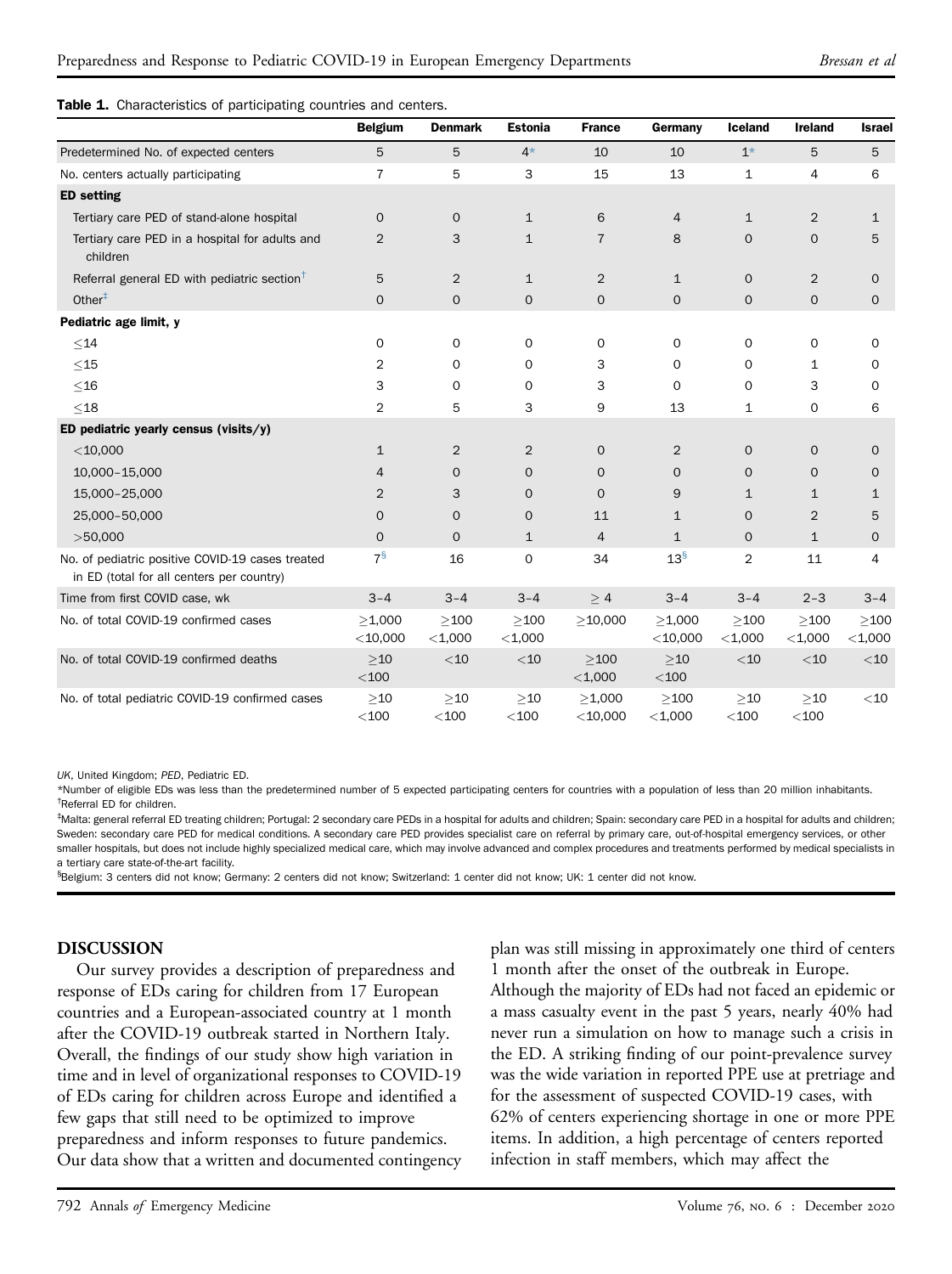| <b>Table 1. Continued.</b> |  |
|----------------------------|--|
|----------------------------|--|

| <b>Italy</b>             | Latvia              | Lithuania           | <b>Malta</b>        | <b>Netherlands</b>      | Portugal                  | <b>Spain</b>              | Sweden                    | <b>Switzerland</b>        | <b>UK</b>                 |
|--------------------------|---------------------|---------------------|---------------------|-------------------------|---------------------------|---------------------------|---------------------------|---------------------------|---------------------------|
| 10                       | $1*$                | 5                   | $2^{\star}$         | 5                       | $\mathbf 5$               | 10                        | $\mathbf 5$               | $\mathbf 5$               | $10$                      |
| $11\,$                   | $\mathbf 1$         | $\mathbf 2$         | $\overline{c}$      | $\overline{c}$          | 5                         | $\mathsf g$               | 3                         | 6                         | $\overline{7}$            |
|                          |                     |                     |                     |                         |                           |                           |                           |                           |                           |
| $\sqrt{5}$               | $\mathbf{1}$        | $\mathsf{O}\xspace$ | $\mathsf{O}\xspace$ | $\mathsf{O}\xspace$     | $\overline{2}$            | $\ensuremath{\mathsf{3}}$ | $\mathbf{1}$              | $\ensuremath{\mathsf{3}}$ | $\mathbf{1}$              |
| 6                        | $\mathbf 0$         | $\mathbf{1}$        | $\mathsf{O}\xspace$ | $\mathbf 1$             | $\mathbf{1}$              | $\mathbf 5$               | $\mathbf{1}$              | $\mathbf{1}$              | $\mathsf 3$               |
|                          |                     |                     |                     |                         |                           |                           |                           |                           |                           |
| $\mathbf 0$              | $\mathbf 0$         | $\mathbf{1}$        | $\mathbf{1}$        | $\mathbf{1}$            | $\mathsf{O}\xspace$       | $\mathsf O$               | $\mathbf 0$               | $\overline{2}$            | $\ensuremath{\mathsf{3}}$ |
| $\mbox{O}$               | $\mathsf{O}\xspace$ | $\mathsf{O}\xspace$ | $\mathbf{1}$        | $\mathsf{O}\xspace$     | $\overline{c}$            | $\mathbf 1$               | $\mathbf 1$               | $\mathsf{O}\xspace$       | $\mathsf{O}\xspace$       |
|                          |                     |                     |                     |                         |                           |                           |                           |                           |                           |
| $\overline{4}$           | $\mathbf 0$         | $\mathsf O$         | $\mathsf O$         | 0                       | $\mathsf{O}\xspace$       | $\overline{4}$            | $\mathbf 0$               | $\mathsf{O}\xspace$       | $\mathsf O$               |
| $\overline{c}$           | $\mathbf 0$         | 0                   | $\mathbf 0$         | 0                       | $\mathsf{O}\xspace$       | $\overline{c}$            | $\mathsf{O}\xspace$       | $\mathsf{O}\xspace$       | $\mathbf{1}$              |
| $\mathbf{1}$             | $\mathbf{O}$        | 0                   | $\mathbf{1}$        | 0                       | $\mathsf{O}\xspace$       | $\mathbf 1$               | $\mathsf{O}\xspace$       | 5                         | 6                         |
| 4                        | $\mathbf{1}$        | $\overline{2}$      | $\mathbf{1}$        | $\mathbf 2$             | 5                         | $\overline{c}$            | 3                         | $\mathbf{1}$              | $\mathsf O$               |
|                          |                     |                     |                     |                         |                           |                           |                           |                           |                           |
| $\mathbf 0$              | $\mathbf 0$         | $\mathsf{O}\xspace$ | $\mathbf{1}$        | $\overline{2}$          | $\mathsf{O}\xspace$       | $\mathsf{O}\xspace$       | $\mathbf 1$               | $\mathsf{O}\xspace$       | $\mathsf O$               |
| $\mathbf{1}$             | $\mathbf 0$         | $\mathbf{1}$        | $\mathbf 0$         | $\mathsf{O}$            | $\mathbf 0$               | $\mathsf O$               | $\mathbf{1}$              | $\mathbf 0$               | $\mathbf{1}$              |
| 4                        | $\mathbf 0$         | $\mathbf 0$         | $\mathbf{1}$        | $\mathsf{O}\xspace$     | $\mathbf{1}$              | $\overline{c}$            | $\mathbf{1}$              | $\overline{c}$            | $\mathbf 0$               |
| 5                        | $\mathbf 0$         | $\mathbf{1}$        | $\mathbf 0$         | $\mathbf 0$             | $\overline{2}$            | $\mathbf{1}$              | $\mathbf 0$               | $\overline{4}$            | $\overline{4}$            |
| $\mathbf{1}$             | $\mathbf{1}$        | $\mathsf O$         | $\mbox{O}$          | $\mathbf 0$             | $\overline{c}$            | $\,6$                     | $\mathsf{O}\xspace$       | $\mathsf{O}\xspace$       | $\sqrt{2}$                |
| 48                       | $\overline{c}$      | $\mathsf{O}\xspace$ | $\mathbf{1}$        | $\mathsf{O}\xspace$     | 12                        | 26                        | $\mathsf{O}\xspace$       | $14^{\frac{5}{3}}$        | $2^{\S}$                  |
|                          |                     |                     |                     |                         |                           |                           |                           |                           |                           |
| $\geq 4$                 | $2 - 3$             | $3 - 4$             | $1 - 2$             | $3 - 4$                 | $2 - 3$                   | $\geq 4$                  | $\geq 4$                  | $3 - 4$                   | $\geq 4$                  |
| $\geq$ 10,000            | $\geq$ 10           | $\geq$ 10           | $\geq$ 10           | $\geq$ 1,000            | $\geq$ 100                | $\geq$ 10,000             | $\geq$ 1,000              | $\geq$ 1,000              | ${\ge}1{,}000$            |
|                          | $<$ 100 $\,$        | $<$ 100 $\,$        | $<$ 100 $\,$        | $<$ 10,000              | $<$ 1,000                 |                           | $<$ 10,000                | $<$ 10,000                | $<$ 10,000                |
| $\geq 1,000$             | $<\!\!10$           | $<$ 10 $\,$         | $<$ 10 $\,$         | $\geq$ 100<br>$<$ 1,000 | $<$ 10 $\,$               | $\geq$ 1,000              | $\geq$ 10<br>$<$ 100 $\,$ | $\geq$ 10<br>$<$ 100 $\,$ | $\geq$ 100                |
|                          |                     |                     |                     |                         |                           |                           |                           |                           | $<$ 1,000                 |
| ${\geq}100$<br>$<$ 1,000 | $<$ 10 $\,$         | $<$ 10 $\,$         | $<$ 10 $\,$         | $<$ 10 $\,$             | $\geq$ 10<br>$<$ 100 $\,$ | Not reported              | $\geq$ 10<br>$<$ 100 $\,$ | $\geq$ 100<br>$<$ 1,000   | Not reported              |
|                          |                     |                     |                     |                         |                           |                           |                           |                           |                           |

sustainability of care provided. From a structural perspective, the low percentage of EDs with negativepressure isolation rooms (17%) highlights opportunities for improvement should renovation work be undertaken or new hospitals be built.

Although participating countries were at different stages in the outbreak spread, the different pace in the pandemic advancement represents an opportunity for health care systems to learn from one another by sharing experience and identifying areas for improvement. This may ensure a more rapid response in terms of implementation of infection prevention and control measures within health care in countries that lag the spread wave. This is important at all levels of care within an integrated health care system, but it is paramount for frontline services such as  $EDs$ .<sup>20[,21](#page-12-13)</sup> By March 20, nearly all participating centers had received a formal plan for the management of pediatric suspected or

confirmed COVID-19 cases in the ED; however, many faced common challenges: the lack of unequivocal definition of pediatric suspected cases and the need for continuous adjustments as a result of the rapid change of definitions and management plan; the late training in PPE use and shortage in PPE supplies; the need for extra resources to set up a pretriage; the rearrangement of staff shift work to minimize infection spread or to cover for sick colleagues; the lack of negative-pressure isolation rooms; the lack of outpatient services to follow up discharged children with confirmed COVID-19, with possible avoidable representations to the ED; the possibility to admit adult COVID-19 patients into pediatric beds; and the difficult balance of resource use.

Although children have been shown to be relatively spared from this pandemic,  $5,6,22,23$  $5,6,22,23$  $5,6,22,23$  $5,6,22,23$  $5,6,22,23$  timely preparation and appropriate response are essential to minimize the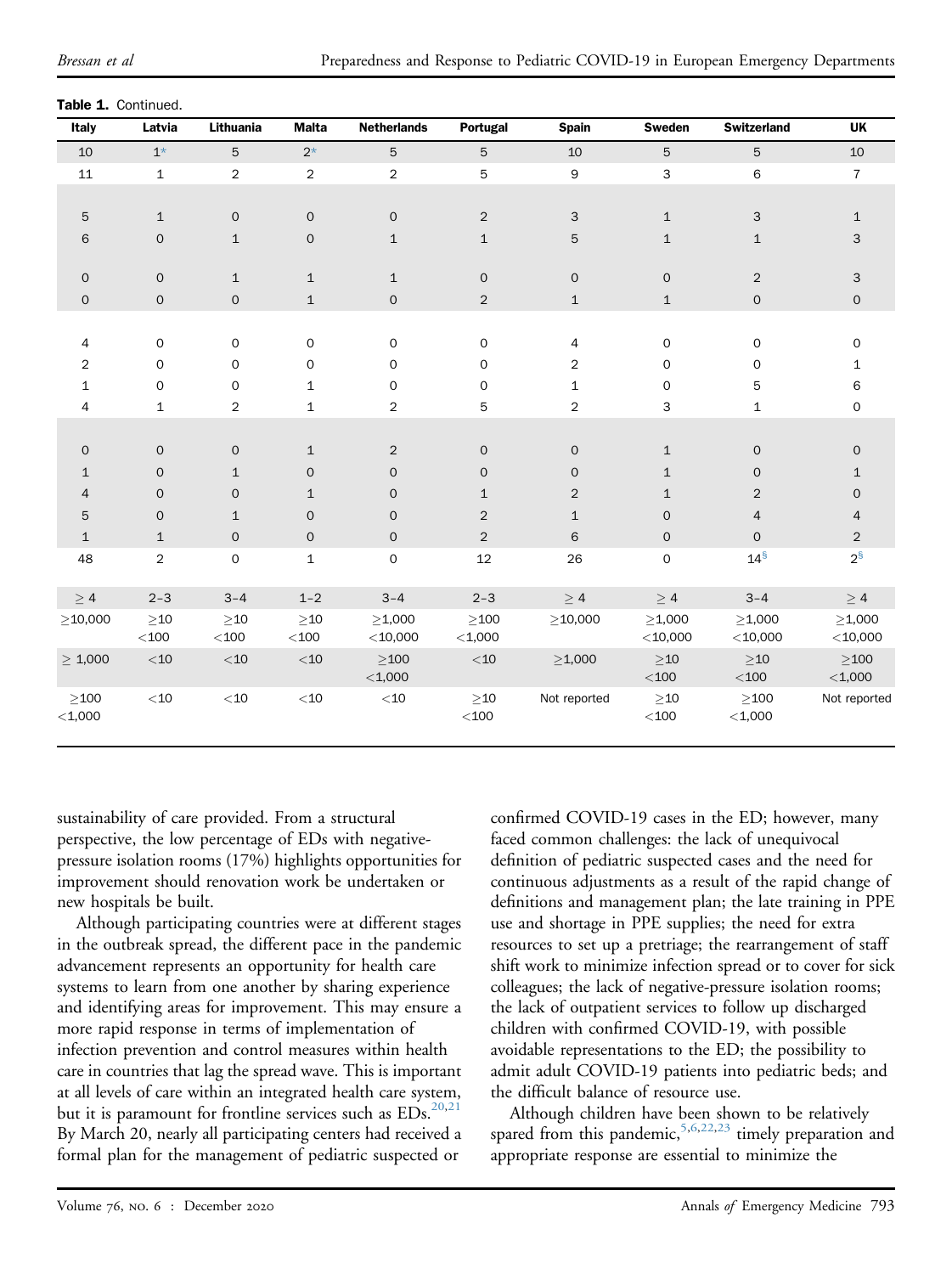<span id="page-6-0"></span>

## Countries and number of EDs participating to the survey

Figure 1. Map of participating countries and number of EDs participating in the survey per country.

transmission of the infection to both patients and health care professionals. Health care facilities have played an unwillingly significant role in increasing viral transmission in this pandemic. $^{24}$  For physicians taking care of children in the ED, COVID-19 has rightfully been defined a logistic rather than a clinical emergency because a much greater effort was necessary to rapidly reorganize care pathways to prevent infection to patients and staff, rather than to actually provide clinical care to sick children with COVID-19. Not only was the number of confirmed pediatric patients treated at participating EDs at the survey very low (approximately 200 overall) but also ED presentations were substantially reduced, further decreasing the clinical burden.<sup>[25](#page-12-17)</sup>

Appropriate PPE use is paramount for staff safety and to reduce the risk of viral transmission.<sup>26,[27](#page-12-19)</sup> Although intubation, manual ventilation, and noninvasive ventilation are rarely needed for pediatric patients with COVID-19,[5,](#page-11-4)[6,](#page-11-5)[22](#page-12-14) nearly 80% of participating EDs performed swabbing, which is classified as an aerosol-generating procedure. Although our survey question on use of PPE might have been misinterpreted with respect to assessment by the emergency physician about whether this included aerosol-generating procedures, suboptimal reported practice still emerged from responses. The PPEs recommended by the interim guidance of the European Center for Disease Prevention and Control and the World Health Organization for health care professionals performing aerosol-generating procedures are gown, respirator (N95 or FFP2 standard or equivalent), gloves, eye protection (goggles or face shield), and apron, whereas those providing direct care to patients with COVID-19 should wear a gown, surgical mask, gloves, and eye protection. Health care workers at triage should maintain a distance of at least 1 m and provide the patient with a medical mask (if tolerated); no PPE is required if preliminary screening does not involve direct patient contact.<sup>28,[29](#page-12-21)</sup> Nearly half of the centers reported a shortage of PPE, most often FFP2/N95 masks. PPE use should be maximized to avoid shortage of supplies, which ultimately exposes staff and the broader community to an increased transmission risk. One third of respondents stated that respirators (N95/FFP2 or FFP3/ N100) are disposed of after the assessment of each patient with a suspected case of COVID-19. This practice may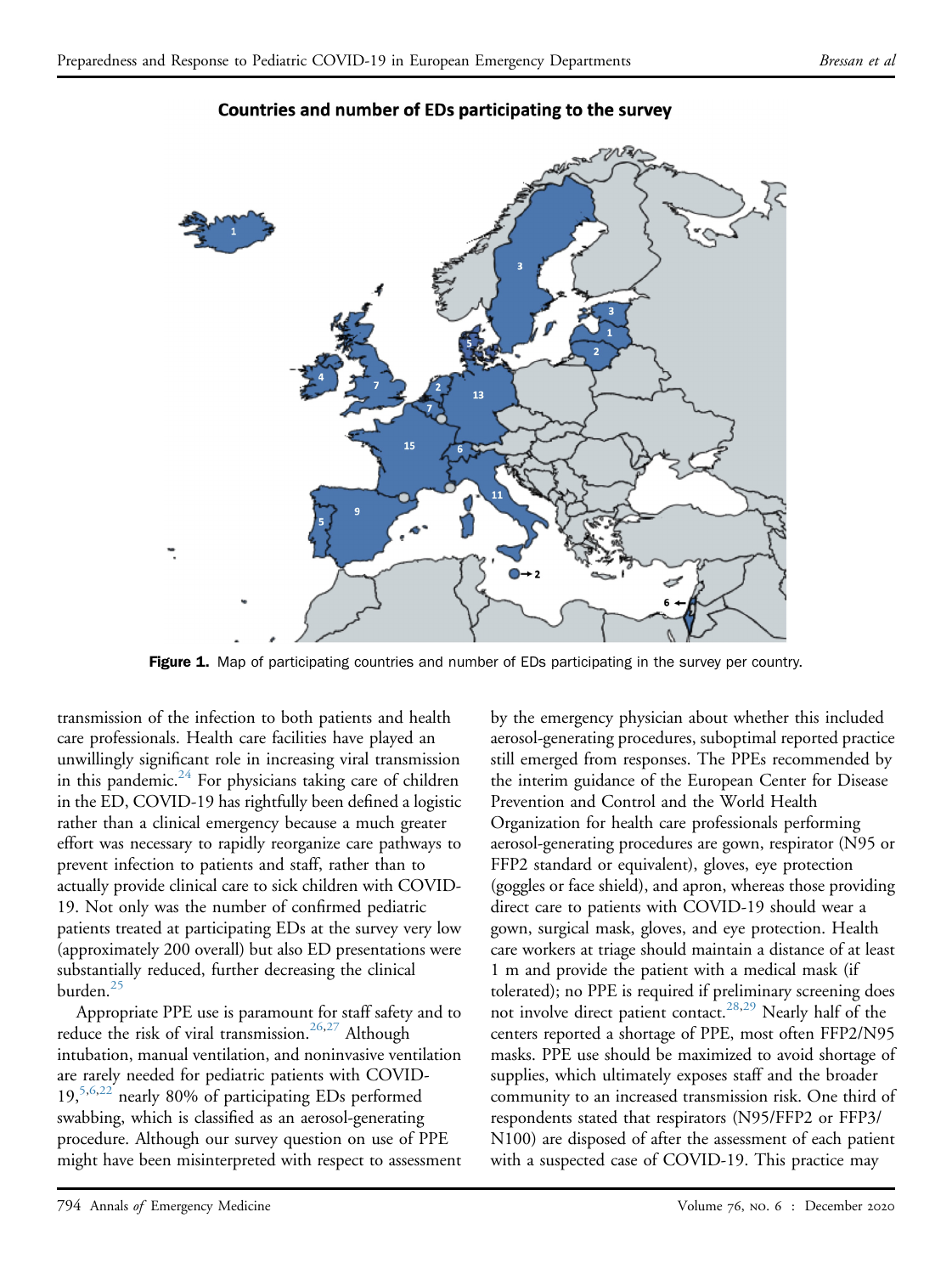#### **Table 2.** Contingency plans, guidelines, and capacity.

<span id="page-7-0"></span>

| <b>Survey Question</b>                                                                                                                                                        | <b>Response Options</b>                                                                                                                                           | <b>Centers</b><br>$(n=102)$                                          | %                                                                    | 95% CI                                                                               |
|-------------------------------------------------------------------------------------------------------------------------------------------------------------------------------|-------------------------------------------------------------------------------------------------------------------------------------------------------------------|----------------------------------------------------------------------|----------------------------------------------------------------------|--------------------------------------------------------------------------------------|
| As of March 20, does your hospital have a written and documented contingency plan<br>in the event of a prolonged mass incident event as observed in pandemic<br>infections?   | Yes<br>No<br>Do not know                                                                                                                                          | 73<br>23<br>6                                                        | 71<br>23<br>6                                                        | $62 - 79$<br>$15 - 32$<br>$3 - 13$                                                   |
| As of March 20, does your ED/PED have a written and documented contingency plan<br>in the event of a prolonged mass incident event as observed in pandemic<br>infections?     | Yes<br><b>No</b><br>Do not know                                                                                                                                   | 64<br>35<br>3                                                        | 63<br>34<br>3                                                        | $53 - 71$<br>$26 - 44$<br>$1 - 8$                                                    |
| When was the last time you conducted a simulation in your ED/PED on how to manage<br>a mass casualty/epidemic?                                                                | Less than a week ago<br>Between a week and a month ago<br>More than a month ago, but less than a year ago<br>More than a year ago<br>Never done                   | 8<br>$\overline{4}$<br>34<br>19<br>37                                | 8<br>$\overline{4}$<br>33<br>19<br>36                                | $4 - 15$<br>$1 - 9$<br>$25 - 43$<br>$12 - 27$<br>$28 - 46$                           |
| Has your ED/PED managed a mass casualty or epidemic in the last 5 years?                                                                                                      | Yes<br><b>No</b><br>Do not know                                                                                                                                   | 23<br>78<br>$\mathbf{1}$                                             | 23<br>76<br>1                                                        | $15 - 31$<br>$67 - 83$<br>$0.1 - 5$                                                  |
| When did your institution distribute a formal management plan for suspected/<br>confirmed pediatric COVID-19 for your ED?                                                     | Between Jan 15 and 31<br>Between Feb 1 and 15<br>Between Feb 15 and 29<br>Between Mar 1 and 15<br>No formal plan yet<br>I do not remember                         | $\overline{7}$<br>15<br>37<br>39<br>2<br>2                           | $\overline{7}$<br>15<br>36<br>38<br>2<br>2                           | $3 - 13$<br>$9 - 23$<br>$28 - 64$<br>$29 - 48$<br>$0.5 - 7$<br>$0.5 - 7$             |
| Was the management plan above updated regularly?                                                                                                                              | No formal plan yet<br>No, only 1 plan distributed so far<br>Yes, daily<br>Yes, weekly<br>Yes every 2 wk<br>Yes, but at a different pace from above<br>Do not know | 3<br>$\mathbf{1}$<br>70<br>20<br>$\mathbf{1}$<br>5<br>$\overline{2}$ | 3<br>$\mathbf{1}$<br>69<br>19<br>$\mathbf{1}$<br>5<br>$\overline{2}$ | $1 - 8$<br>$0.1 - 5$<br>$59 - 77$<br>$13 - 28$<br>$0.1 - 5$<br>$2 - 11$<br>$0.5 - 7$ |
| What is the surge capacity of your ED/PED to assess suspected/confirmed pediatric<br>COVID-19 cases simultaneously?                                                           | 1 room<br>2 rooms<br>3-5 rooms<br>$>5$ rooms                                                                                                                      | $\overline{7}$<br>19<br>36<br>40                                     | $\overline{7}$<br>19<br>35<br>39                                     | $3 - 13$<br>$12 - 27$<br>$27 - 45$<br>$30 - 49$                                      |
| What is the surge capacity at your institution to admit pediatric patients with<br>suspected/confirmed COVID-19 who need admission to the hospital but not<br>intensive care? | I cannot admit these patients in my institution;<br>they are transferred to another hospital<br>$<$ 5 beds<br>$5-10$ beds<br>$>10$ beds<br>Do not know            | 5<br>11<br>28<br>57<br>$\mathbf{1}$                                  | 5<br>11<br>27<br>56<br>1                                             | $2 - 11$<br>$6 - 18$<br>$20 - 37$<br>$46 - 65$<br>$0.1 - 5$                          |

Bressan et al

Preparedness and Response to Pediatric COVID-19 in European Emergency Departments

Preparedness and Response to Pediatric COVID-19 in European Emergency Departments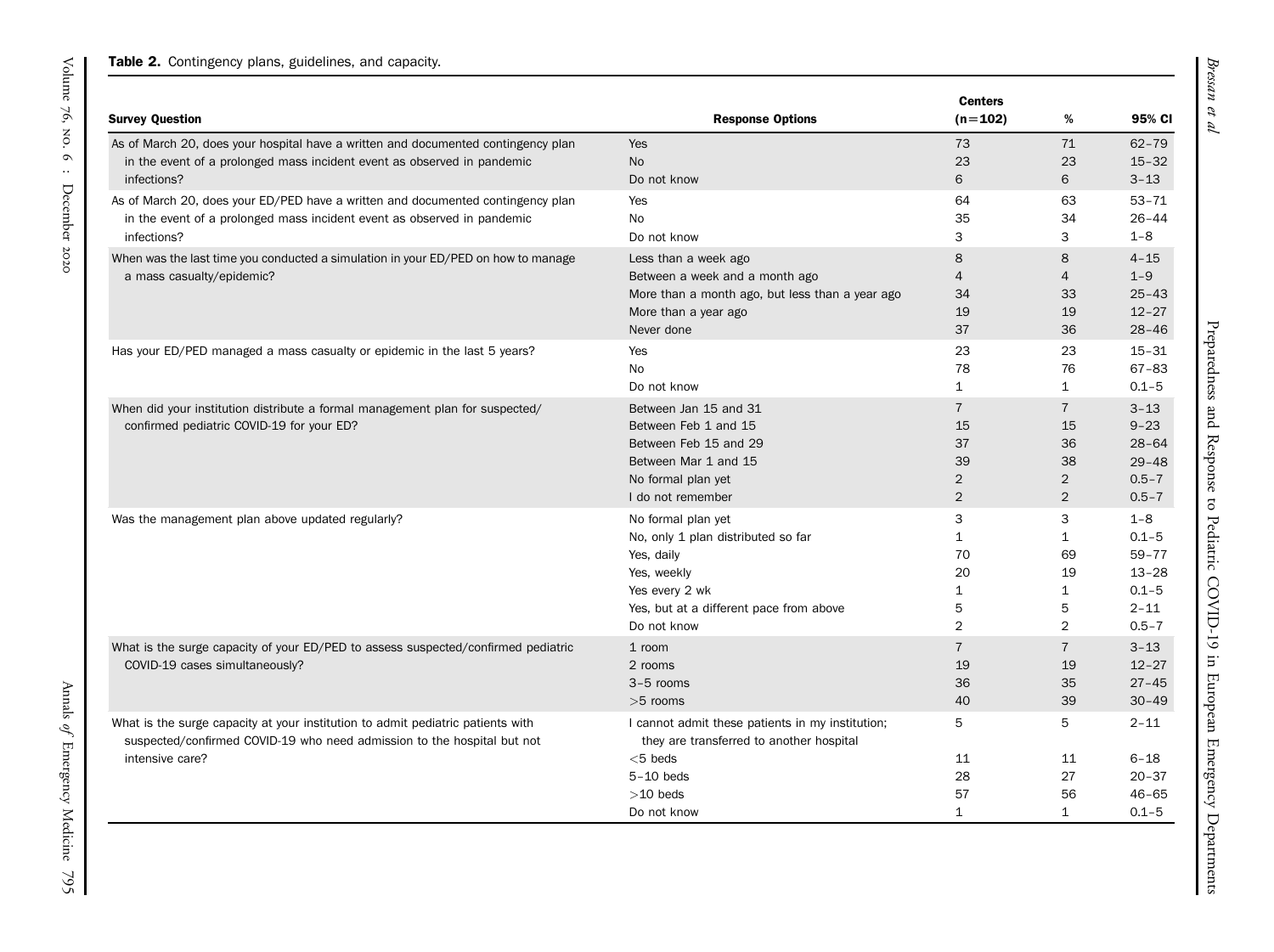| <b>Survey Question</b>                                                                                                                               | <b>Response Options</b>                                                                                              |
|------------------------------------------------------------------------------------------------------------------------------------------------------|----------------------------------------------------------------------------------------------------------------------|
| What is the surge capacity at your institution to admit pediatric patients with<br>suspected/confirmed COVID-19 cases in (pediatric) intensive care? | No PICU/ICU availability for COVID-19 at my<br>institution<br>$<$ 5 beds<br>$5-10$ beds<br>$>10$ beds<br>Do not know |
| Does your hospital have a formal plan to increase capacity (bed availability) for<br>pediatric patients with suspected/confirmed COVID-19?           | <b>Yes</b><br>No.<br>Do not know                                                                                     |
| Which of the following adjustments/measures has your hospital taken to be able to                                                                    | Cancellation of planned outpatient visits                                                                            |

best manage pediatric COVID-patients in terms of staff resources/bed a [>1 answer possible]

As part of the hospitalwide contingency COVID-19 plan, is there the possil COVID-19 adult patients will be admitted to pediatric beds?

|                             | $5-10$ beds                                                                                                                                                                                                                                                                                                                         | 20                                                | 20                                                |
|-----------------------------|-------------------------------------------------------------------------------------------------------------------------------------------------------------------------------------------------------------------------------------------------------------------------------------------------------------------------------------|---------------------------------------------------|---------------------------------------------------|
|                             | $>10$ beds                                                                                                                                                                                                                                                                                                                          | 20                                                | 20                                                |
|                             | Do not know                                                                                                                                                                                                                                                                                                                         | 3                                                 | 3                                                 |
| ty) for                     | Yes                                                                                                                                                                                                                                                                                                                                 | 78                                                | 77                                                |
|                             | <b>No</b>                                                                                                                                                                                                                                                                                                                           | 22                                                | 21                                                |
|                             | Do not know                                                                                                                                                                                                                                                                                                                         | 2                                                 | $\overline{2}$                                    |
| be able to<br>availability? | Cancellation of planned outpatient visits<br>Cancellation of planned surgery<br>Cancellation of planned hospital admissions<br>Modification of current accommodation (ie,<br>reorganization of beds in other pediatric wards)<br>Telemetry, remote outpatient clinics, or both by<br>phone/teleconferencing<br>Do not know<br>Other | 94<br>97<br>93<br>76<br>69<br>$\mathbf{1}$<br>8   | 92<br>95<br>90<br>75<br>68<br>$\mathbf{1}$<br>8   |
| bility that                 | No, we are a stand-alone children's hospital<br>No, this is not part of the current plan<br>Yes, this is part of the plan if in need to increase<br>capacity for adult COVID-19 patients<br>Do not know<br>Other                                                                                                                    | $\overline{7}$<br>46<br>43<br>4<br>$\overline{2}$ | $\overline{7}$<br>45<br>42<br>4<br>$\overline{2}$ |

Centers  $(n=102)$ 

26

33

[102) % 95% CI

18–35

24–4213–28 13–28 1–8

67–83 15–300.5–7

85–96 89–9884–95 65–82

58–76

0.1–5 4–15

3–1336–55 33–52

1–9 $0.5 - 7$ 

26

32

CI, Confidence interval; PICU, pediatric ICU.

Table 2. Continued.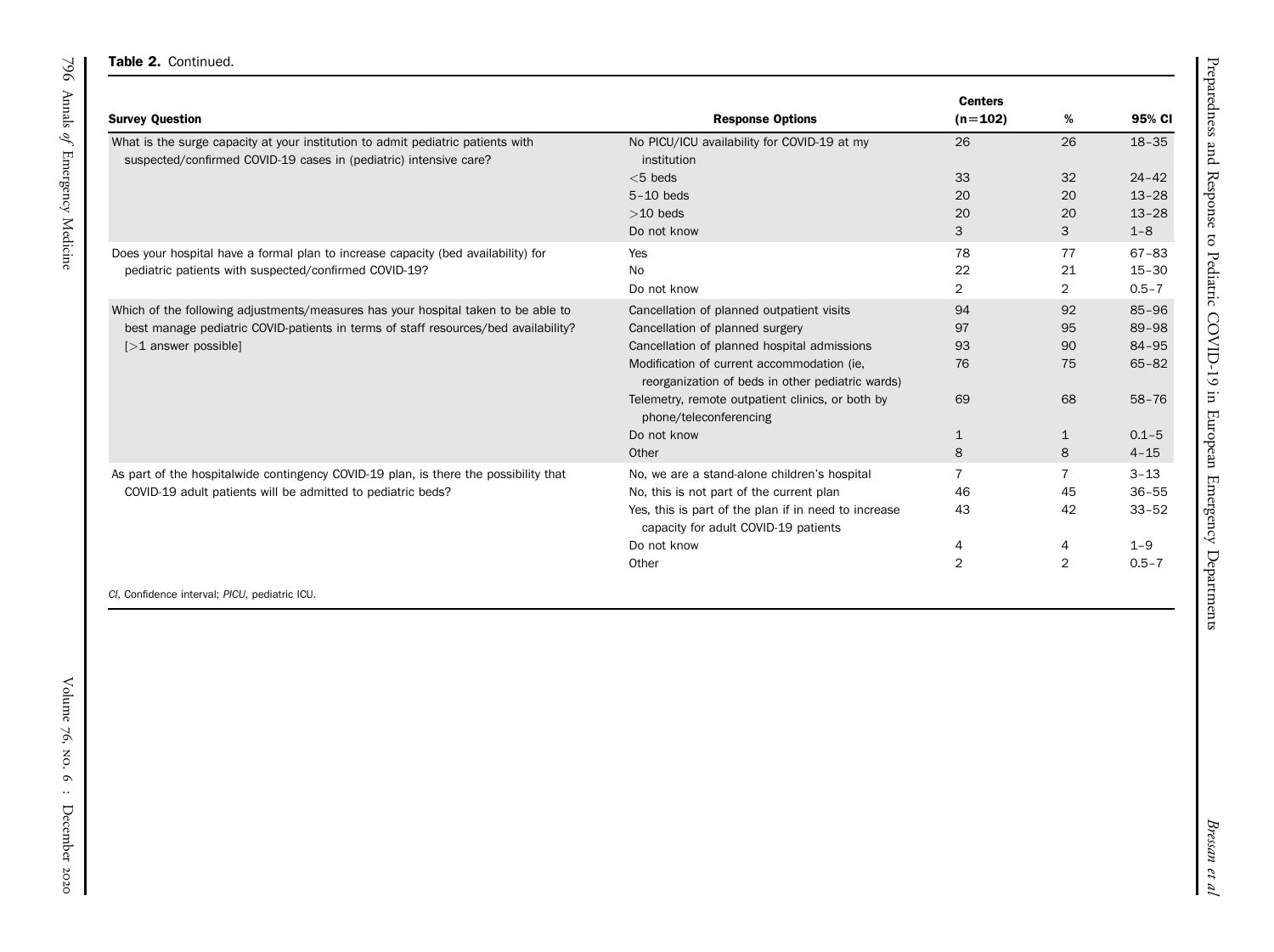<span id="page-9-0"></span>

Reduction of ED visits at participating centers by time since outbreak

Figure 2. Reported reduction in pediatric ED visits of participating EDs by time since first reported COVID-19 case in their country of origin. Participating EDs were at different time in the pandemic spread.

contribute to shortage of supplies because the same respirator could be used for more than one patient, as long as it is not damaged or soiled.<sup>[29](#page-12-21)</sup>

Approximately 70% of respondents were aware of infected health care workers at their institution, whereas one fourth reported infected staff in the ED. Unfortunately, infection of health care workers has been reported as a major threat to the sustainability of health care in this pandemic.<sup>[26](#page-12-18)</sup> In fact, the disposition of health care professionals who had been in close contact with a patient with confirmed COVID-19 varied between centers, possibly because of concerns regarding service provisions.

Implementation of appropriate PPE use can be easily done and should occur in a timely manner. This is in contrast to barriers related to structural limitations and constraints affecting the organization of ED patient flow and isolation capacity, which may be difficult to overcome in a short time frame. Infection control measures were more consistently reported in the survey, including rearrangement of ED patient flow, changing of staff work shift to optimize resource use, reduction in the number of care givers allowed with the child, and home quarantine for pediatric patients with confirmed COVID-19 who were fit for discharge.

Another interesting finding from our survey is the substantial reduction in pediatric ED presentations during the pandemic. Centers from countries with a longer time since first case experienced higher reductions in the number of ED presentations. Parents' fear of contagion in a health care environment, improved hygiene measures, reduced community transmission of communicable diseases, reduced opportunities to sustain injuries owing to the strict containment measures enforced by governments, and reduction in stress-related functional diseases may be the reasons underlying this phenomenon. Reports from previous epidemics also showed an overall decrease in pediatric  $\text{ED}$  attendances.<sup>[30](#page-12-22)[,31](#page-12-23)</sup> The Middle East respiratory syndrome (MERS) outbreak had resulted in a significantly higher proportion of high-acuity ED pediatric presentations and an increase in delayed presentations.<sup>[9](#page-12-2)[,32](#page-12-24)</sup>

Despite its limitations, the provision of a timely report on preparedness and response in pediatric emergency care during the pandemic is useful to inform practice and policymakers to properly reorganize health systems while the crisis is still evolving. It provides an accurate objective historical data set from which lessons can be learned, including for adult EDs. The collaboration of the REPEM and PERUKI European networks was instrumental in ensuring wide representation of European countries and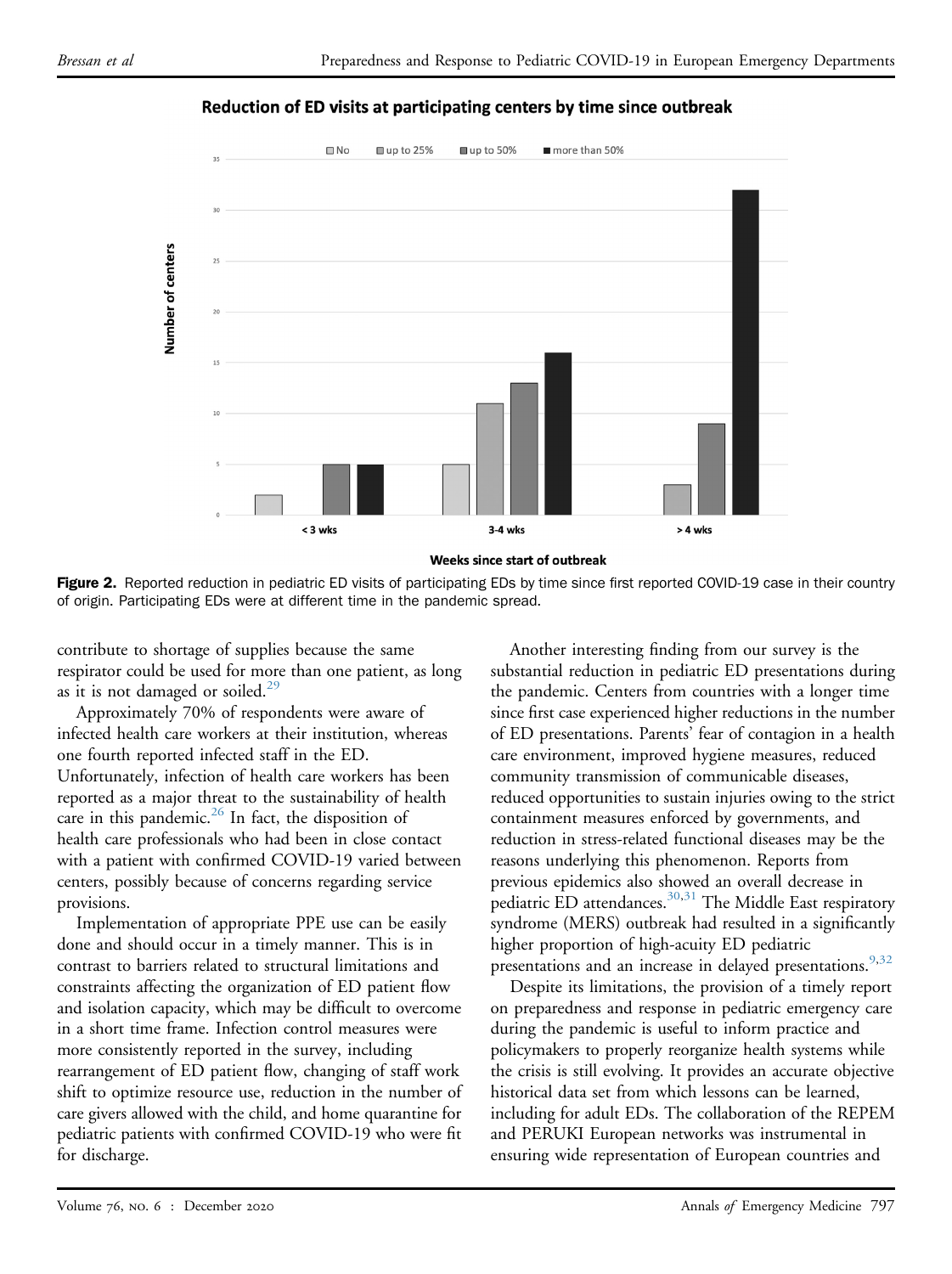timely completion of this multinational point-prevalence survey. The data provided highlight the importance of European multinational research collaborations to provide the best care to children in the front line.

In summary, we identified variability and gaps in preparedness and response to the COVID-19 epidemic across European referral EDs for children at 1 month since the start of the outbreak in Northern Italy. A lack of early availability of a written and documented contingency plan including detailed infection control measures, in the provision of simulation training, appropriate use of PPE, and appropriate isolation facilities emerged as gaps that should be optimized to improve the preparedness and inform responses to future pandemics.

## COUNTRY LEADS LIST (COUNTRY LEADS COLLABORATED CLOSELY WITH THE RESEARCH TEAM AND WERE INSTRUMENTAL IN THE DISSEMINATION AND COMPLETION OF THE SURVEY)

Said Hachimi-Idrissi, Ghent University Hospital, Ghent, Belgium; Marianne Sjølin Frederiksen, Copenhagen University Hospital, Herlev, Denmark; Ulle Uustalu, Tallinn Children's Hospital, Estonia; Gerard Cheron, Necker enfants malades, Universitè de Paris, France; Florian Hoffmann, von Hauner University Children's Hospital Munich, Germany; Valtyr Thors, Childrens hospital Iceland. Landspitali University Hospital, Iceland; Michael J Barrett, Children's Health Ireland at Crumlin, Ireland; Itai Shavit, Rambam Health Care Campus, Israel; Zanda Pucuka, BKUS Children clinical university hospital, Latvia; Lina Jankauskaite, Hospital of Lithuanian University of Health Sciences Kauno Klinikos, Lithuania; Patrícia Mação, Hospital Pediátrico, Centro Hospitalar e Universitário de Coimbra, Portugal; Ioannis Orfanos, Skane University Hospital, Sweden; and Laurence Lacroix, Geneva University Hospitals, Switzerland.

The authors acknowledge all the respondents to the survey who gave permission for their names to be included: Carlos Luaces Cubells, Head Pediatric Emergency Department Hospital Sant Joan de Deu, Barcelona, Spain; Aline Malterre, Center Hospitalier Intercommunal de Créteil, France; Anne Louise Bischoff, Hilleroed Hospital the Capital Region of Denmark, Denmark; Letitia Pantalone, GHT NOVO, CH René Dubos, Pontoise, France; Silvia Oliva Rodriguez-Pastor, Hospital Regional Universitario Málaga, Spain; Elias Ossam, Center Hospitalier de Gonesse, France; Sheena Durnin, Children's Health Ireland at Tallaght University Hospital, Dublin, Ireland; Arístides Rivas, Gregorio Marañón

University Hospital, Madrid, Spain; Antón Castaño-Rivero, Hospital Universitario de Cabueñes, Gijón, Asturias, Spain; Mercedes de la Torre, Hospital infantil universitario Niño Jesús, Madrid, Spain; Orla Neylon, University Hospital Limerick, Ireland; Donatella De Martiis, Pronto Soccorso Pediatrico, ASST Spedali Civili Brescia, Italy; Vincenzo Tipo and Angela Mauro, Pediatric Emergency Department, Santobono-Pausilipon Children's Hospital, Naples, Italy; Antonio Chiaretti, Pediatric Emergency Department, Fondazione Policlinico Universitario A. Gemelli IRCCS, Rome, Italy; Marcello Lanari, Pediatric Emergency Department, Bologna, Italy; Claudio Germani, Pediatric Emergency Department, Institute for Maternal and Child Health IRCCS, Burlo Garofolo, Trieste, Italy; Antonio Francesco Urbino, Pediatria d'Urgenza–AOU Città della Salute e della Scienza, Turin, Italy; Olivier Richer, Emergency Department, Hopital des Enfants CHU, Bordeaux, France; Faraaz Bhatti, Department of Emergency Medicine, Gozo General Hospital, Malta; Patricia Mação, Pediatric Emergency Service, Hospital Pediátrico, Centro Hospitalar e Universitário de Coimbra, Portugal; Roberto Velasco, Pediatric Emergency Unit, Rio Hortega Universitary Hospital, Valladolid, Spain; Teresa Castro, Hospital Espírito Santo de Évora, Portugal; Fuchs Hans, Center for Pediatrics, University of Freiburg, Germany; Kathryn Allison and Asim Ijaz, Children's Research Practitioner Royal Lancaster, Lancaster, United Kingdom; Isabelle Claudet, Pediatric Emergency Department, Children Hospital, Toulouse University Hospital, Toulouse, France; Anne Cavau, and Mélusine Kiener, Pediatric Emergency Department, Armand Trousseau University Hospital, Paris, France; Rouget Sebastien, Service de pediatrie Center Hospitalier Sud-Francilien, Corbeil-Essonnes, France; Mia Ferch, Pediatric Department, Aarhus University Hospital, Denmark; Shrouk Messahel, Alder Hey Children's Hospital NHS Foundation Trust, Liverpool, United Kingdom; Grosse Lordemann Anja, Altoner Kinderkrankenhaus, Hamburg, Germany; Vanda Anacleto Bento, Hospital Fernando Fonseca, Amadora, Portugal; Mark D. Lyttle, Emergency Department, Bristol Royal Hospital for Children, Bristol, United Kingdom; Rikke Møller Andersen, Pediatric Department Hospital of Lillebelt, Kolding, Denmark; Jorge Sotoca Fernández and Ingunn Olafsdotter, Skåne University Hospital, Malmö & Lund, Sweden; Andrés Gonzalez Hermosa, Pediatric Emergency, Basurto University Hospital, Bilbao, Spain; Escoda Simon, Pediatric Emergency Department, Center Hospitalier Delafontaine de Saint-Denis, France; Cosette Pharisa Rochat, HFR-Fribourg, Fribourg, Switzerland; Paddy Fitzpatrick, Children's Health Ireland at Temple Street, Dublin, Ireland; Emily Walton, Royal Alexandra Children's Hospital, Brighton, United Kingdom; Idanna Sforzi, Emergency Department, Meyer Children's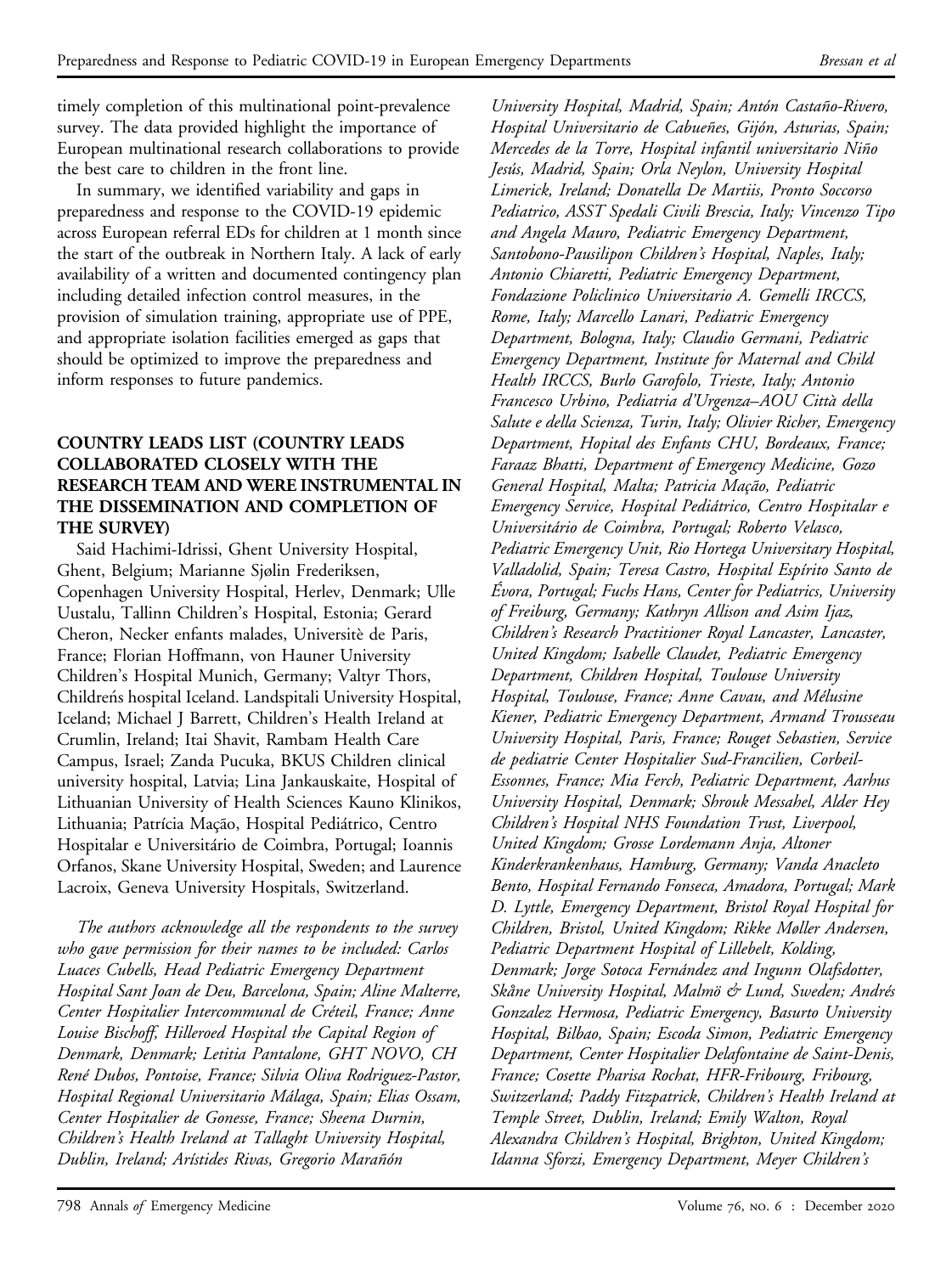Hospital, Florence, Italy; Hoeffe Julia, Pediatric Emergency Department, Inselspital University Hospital Bern, Switzerland; Marta Romanengo, Pediatric Emergency, Ospedale Gaslini, Genova, Italy; Susana Castanhinha, Hospital Dona Estefânia–Centro Hospitalar Lisboa Central, Portugal; Helle Christiansen, Department of Pediatrics, Hvidovre Hospital, Denmark; Barbara Maria Cantoni, Dipartimento delle Professioni Sanitarie, IRCCS Ca Granda Ospedale Maggiore Policlinico, Milan, Italy; Sofia Reis, Centro Hospitalar Tondela-Viseu, Viseu, Portugal; Eich Christoph Bernhard, Pediatric Intensive Care and Emergency Medicine, Auf der Bult Children's Hospital, Hannover, Germany; Georg Staubli, Universitiy Hospital Zürich, Zürich, Switzerland; Wolf Pauline, Antoine Béclère Hospital, Clamart, France; Rachel Pellaton, Hôpital de l'Enfance de Lausanne, Lausanne, Switzerland; Kurt Anseeuw, ZNA Stuivenberg, Antwerp, Belgium; Davide Silvagni and Pietro Soloni, Pediatric Emergency Department and Critical Care Unit, Azienda Ospedaliera Universitaria integrata, Verona, Italy; Higuet Adeline, Emergency Sint Maria Halle, Belgium; Mirjam van Veen, Groene hart ziekenhuis, Gouda, the Netherlands; Gerlant van Berler, Department of Emergency and Disaster Medicine, Universitair Ziekenhuis Brussels, Brussels, Belgium; Giora Weiser, Pediatric Emergency Department, Shaare Zedek Medical Center, Jerusalem, Israel; Nicolas Mpotos, St Lucas General Hospital, Ghent, Belgium; Nir Friedman, Pediatric Emergency Medicine, Safra Children's Hospital, Sheba Medical Center, Tel Hashomer, Israel; Michal Maimon, Pediatric Emergency Medicine, Soroka University Medical Center, Beer Sheva, Israel; Uri Balla, Pediatric Emergency Department of Kaplan Medical Center, Rehovot, Israel; Ayelet Rimon, Division of Pediatric Emergency Medicine, Department of Pediatrics, Dana-Dwek Children Hospital, Sackler School of Medicine, University of Tel Aviv, Israel; Karin Biswanger, Department of Pediatrics, Södra Älvsborgs Hospital, Sweden; and Virginia Gómez Barrena, Pediatric Emergency, Hospital Universitario Miguel Servet, Zaragoza, Spain.

Supervising editor: Jocelyn Gravel, MD. Specific detailed information about possible conflict of interest for individual editors is available at <https://www.annemergmed.com/editors>.

Author affiliations: From the Division of Pediatric Emergency Medicine, Department of Women's and Children's Health, University Hospital of Padova, Italy (Bressan, Da Dalt); the Department of Woman and Child Health and Public Health, Fondazione Policlinico Universitario A. Gemelli IRCCS, and Università Cattolica del Sacro Cuore, Rome, Italy (Buonsenso); the Department of Child and Adolescent Health, Mater Dei Hospital, Msida, Malta (Farrugia); the Emergency Department and Trauma Center, Ospedale Pediatrico Meyer Firenze, Florence, Italy (Parri); the Department of General Pediatrics, ErasmusMC–Sophia,

Rotterdam, the Netherlands (Oostenbrink); the Pediatric Emergency Department, Hopital Universitaire Robert-Debre, Paris, France (Titomanlio); SAPPHIRE Group, Health Sciences, Leicester University, Leicester, United Kingdom (Roland); the Pediatric Emergency Medicine Leicester Academic (PEMLA) Group, Leicester Hospitals, Leicester, United Kingdom (Roland); the Department of Pediatric Emergency Medicine, Division of Medicine, St. Mary's Hospital–Imperial College NHS Healthcare Trust, London, United Kingdom (Nijman, Maconochie); the Faculty of Medicine, Department of Infectious Diseases, Section of Pediatric Infectious Diseases, Imperial College London, United Kingdom (Nijman); and the Pediatric Emergency Department, Biocruces Bizkaia Health Research Institute, Hospital Universitario Cruces, University of the Basque Country, UPV/EHU, Bilbao, Basque Country, Spain (Mintegi).

Author contributions: SB and SM were responsible for conceiving the study. SB obtained and analyzed the data and wrote the initial draft of the article. DB, RF, NP, RO, LT, DR, RGN, IM, LDD, and SM critically revised the draft of the article. DB designed the draft of the survey. All authors designed the study, interpreted the data, gave final approval for publishing, and agreed to be accountable for all aspects of the work. SB takes responsibility for the paper as a whole.

All authors attest to meeting the four [ICMJE.org](http://ICMJE.org) authorship criteria: (1) Substantial contributions to the conception or design of the work; or the acquisition, analysis, or interpretation of data for the work; AND (2) Drafting the work or revising it critically for important intellectual content; AND (3) Final approval of the version to be published; AND (4) Agreement to be accountable for all aspects of the work in ensuring that questions related to the accuracy or integrity of any part of the work are appropriately investigated and resolved.

Funding and support: By Annals policy, all authors are required to disclose any and all commercial, financial, and other relationships in any way related to the subject of this article as per ICMJE conflict of interest guidelines (see [www.icmje.org](http://www.icmje.org)). The authors have stated that no such relationships exist.

Publication dates: Received for publication April 9, 2020. Revision received May 8, 2020. Accepted for publication May 11, 2020. Published online May 15, 2020.

#### <span id="page-11-0"></span>**REFERENCES**

- 1. [Zhu N, Zhang D, Wang W, et al. A novel coronavirus from patients with](http://refhub.elsevier.com/S0196-0644(20)30366-8/sref1) [pneumonia in China, 2019.](http://refhub.elsevier.com/S0196-0644(20)30366-8/sref1) N Engl J Med. 2020;382:727-733.
- <span id="page-11-1"></span>2. [Porcheddu R, Serra C, Kelvin D, et al. Similarity in case fatality rates of](http://refhub.elsevier.com/S0196-0644(20)30366-8/sref2) [Covid-19/SARS-COV-2 in Italy and China.](http://refhub.elsevier.com/S0196-0644(20)30366-8/sref2) J Infect Dev Ctries. [2020;14:125-128](http://refhub.elsevier.com/S0196-0644(20)30366-8/sref2).
- <span id="page-11-2"></span>3. [Garcia-Castrillo L, Petrino R, Leach R, et al. European Society for](http://refhub.elsevier.com/S0196-0644(20)30366-8/sref3) [Emergency Medicine position paper on emergency medical systems](http://refhub.elsevier.com/S0196-0644(20)30366-8/sref3) [response to COVID-19.](http://refhub.elsevier.com/S0196-0644(20)30366-8/sref3) Eur J Emerg Med. 2020;27:174-177.
- <span id="page-11-3"></span>4. [The Lancet. COVID-19: learning from experience.](http://refhub.elsevier.com/S0196-0644(20)30366-8/sref4) Lancet. [2020;395:1011](http://refhub.elsevier.com/S0196-0644(20)30366-8/sref4).
- <span id="page-11-4"></span>5. [Qiu H, Wu J, Hong L, et al. Clinical and epidemiological features of 36](http://refhub.elsevier.com/S0196-0644(20)30366-8/sref5) [children with coronavirus disease 2019 \(COVID-19\) in Zhejiang, China:](http://refhub.elsevier.com/S0196-0644(20)30366-8/sref5) [an observational cohort study.](http://refhub.elsevier.com/S0196-0644(20)30366-8/sref5) Lancet Infect Dis. 2020;20:689-696.
- <span id="page-11-5"></span>6. [Dong Y, Mo X, Hu Y, et al. Epidemiological characteristics of 2143](http://refhub.elsevier.com/S0196-0644(20)30366-8/sref6) [pediatric patients with 2019 coronavirus disease in China.](http://refhub.elsevier.com/S0196-0644(20)30366-8/sref6) Pediatrics. [2020;145:e20200702.](http://refhub.elsevier.com/S0196-0644(20)30366-8/sref6)